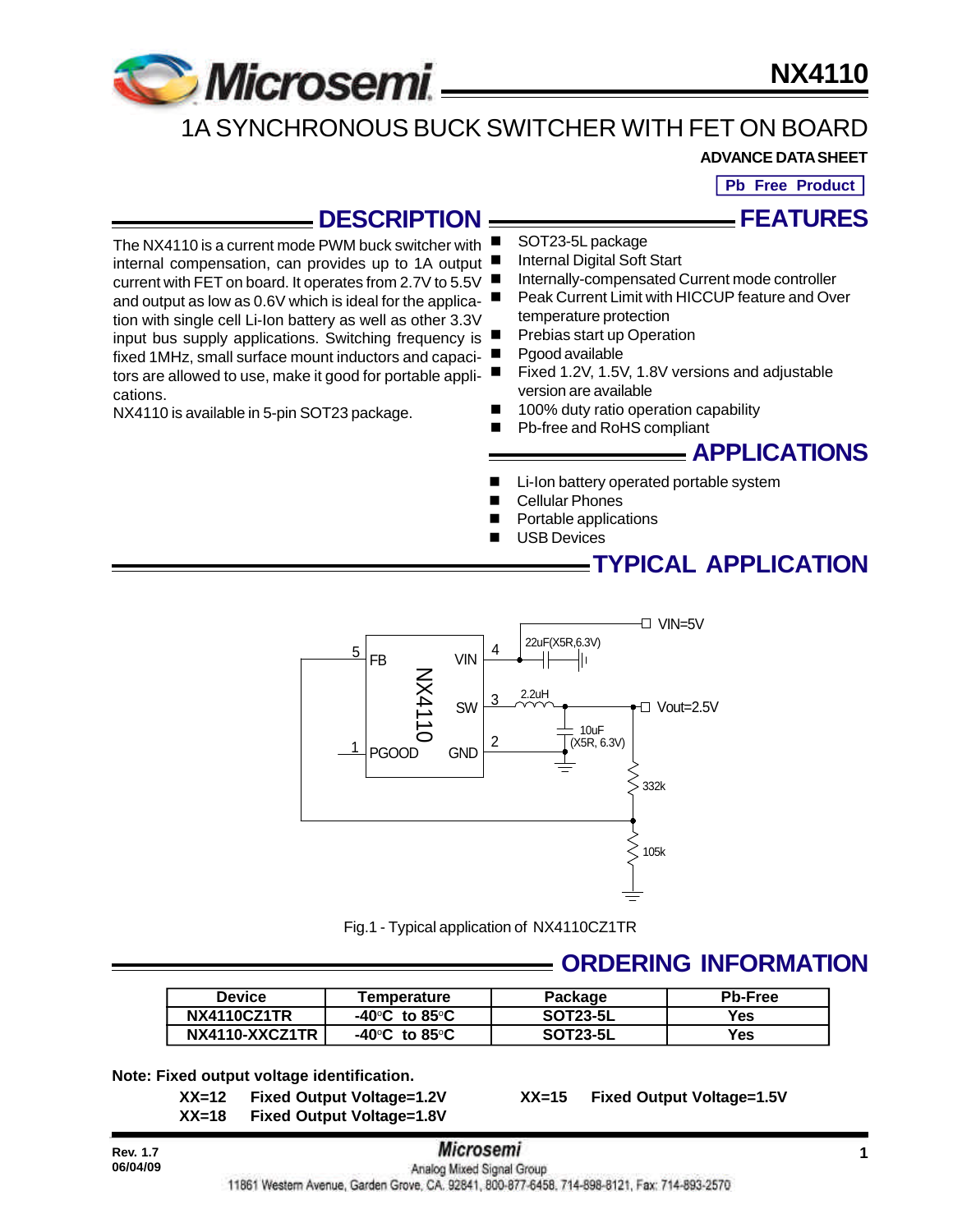

# **ABSOLUTE MAXIMUM RATINGS**

CAUTION: Stresses above those listed in "ABSOLUTE MAXIMUM RATINGS", may cause permanent damage to the device. This is a stress only rating and operation of the device at these or any other conditions above those indicated in the operational sections of this specification is not implied.

# **PACKAGE INFORMATION**



# **ELECTRICAL SPECIFICATIONS**

V<sub>IN</sub>=5V. Typical data refers to T<sub>A</sub>= 25°C. Unless otherwise specified.

| <b>PARAMETER</b>            | <b>SYM</b>      | <b>Test Condition</b>                 | Min | <b>TYP</b>     | <b>MAX</b> | <b>Units</b> |
|-----------------------------|-----------------|---------------------------------------|-----|----------------|------------|--------------|
| <b>Reference Voltage</b>    |                 |                                       |     |                |            |              |
| Ref Voltage                 | $V_{REF}$       |                                       |     | 0.6            |            | V            |
| <b>Line Regualtion</b>      |                 |                                       |     |                |            |              |
| Line Regulation             |                 | VIN=3V to 5V, VOUT=1.8V,<br>IOUT=10mA |     | $\overline{2}$ |            | mV           |
| <b>VIN UVLO</b>             |                 |                                       |     |                |            |              |
| VIN rising threshold        |                 |                                       |     | 2.5            |            | V            |
| VIN falling threshold       |                 |                                       |     | 2.4            |            | V            |
| <b>Supply Voltage(VIN)</b>  |                 |                                       |     |                |            |              |
| VIN Input Voltage Range     | $V_{\text{IN}}$ |                                       | 2.7 |                | 5.5        | V            |
| <b>Quiescent Current</b>    | $I_q$           | No Load, adjustable output            |     | 25             | 50         | uA           |
| <b>Oscillator (Rt)</b>      |                 |                                       |     |                |            |              |
| Frequency                   | $F_S$           |                                       |     | 1              |            | <b>MHz</b>   |
| Max Duty Cycle              |                 |                                       |     | 70             |            | $\%$         |
| Min ON time                 |                 |                                       |     | 100            |            | nS           |
| <b>Error Amplifiers</b>     |                 |                                       |     |                |            |              |
| Feedback Input Bias Current |                 |                                       |     |                | 0.05       | uA           |
| SS                          |                 |                                       |     |                |            |              |
| Soft Start time             | Tss             |                                       |     | 420            |            | uS           |

11861 Western Avenue, Garden Grove, CA. 92841, 800-877-6458, 714-898-8121, Fax: 714-893-2570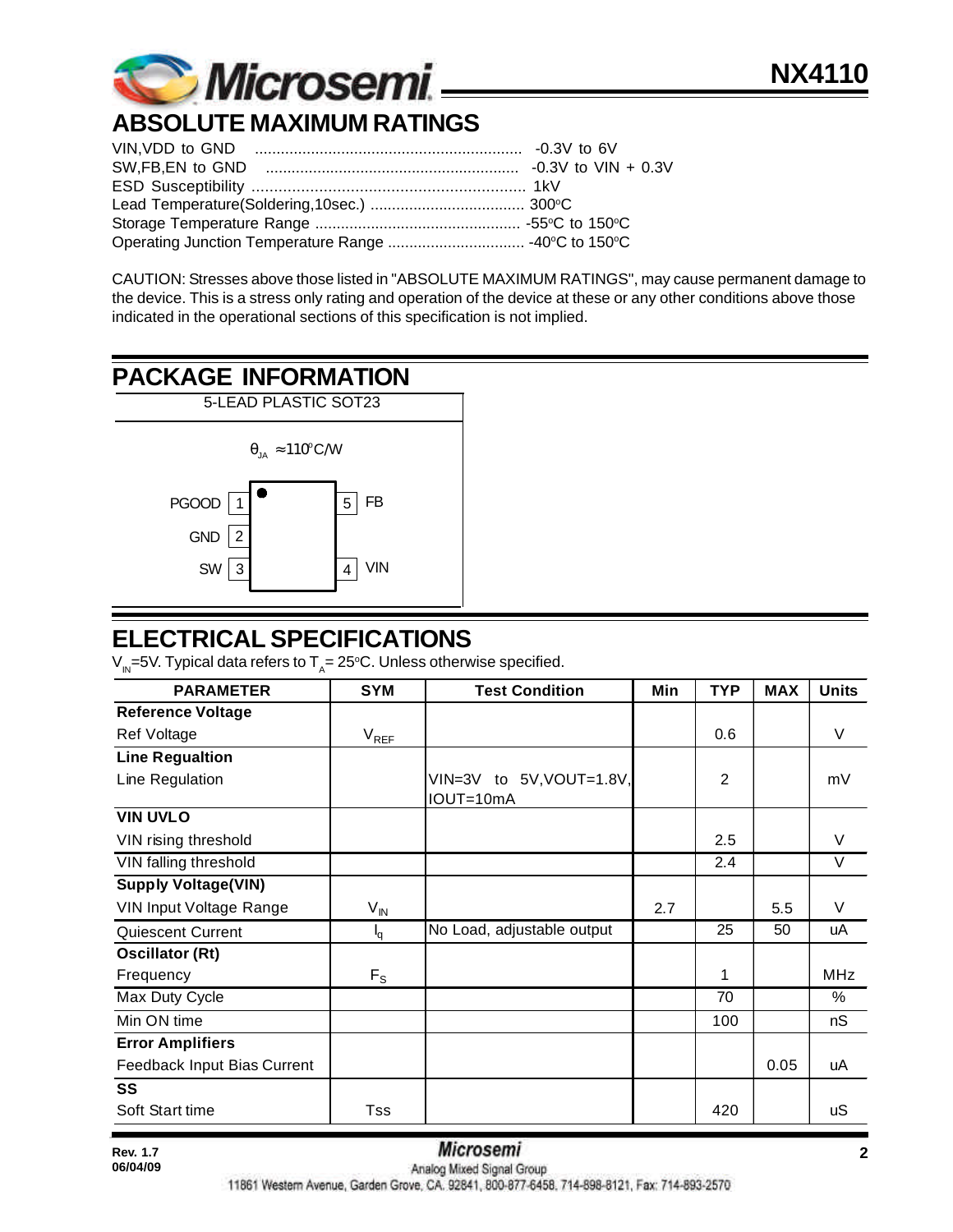

| <b>PARAMETER</b>               | <b>SYM</b> | <b>Test Condition</b> | Min | <b>TYP</b> | <b>MAX</b> | <b>Units</b> |
|--------------------------------|------------|-----------------------|-----|------------|------------|--------------|
| <b>Current Limit</b>           |            |                       |     |            |            |              |
| <b>Current Limit Threshold</b> |            |                       |     | 1.8        |            | A            |
| <b>Thermal Shutdown</b>        |            |                       |     |            |            |              |
| Thermal shutdown trip point    |            |                       |     | 155        |            | $^{\circ}$ C |
| <b>Hysteresis</b>              |            |                       |     | 15         |            | $\rm ^{o}C$  |
| <b>Internal Switch</b>         |            |                       |     |            |            |              |
| Rdson of Control FET           |            | $Vin=5V$              |     | 400        |            | mohm         |
|                                |            | $Vin=3.3V$            |     | 480        |            |              |
| Rdson of Synchronous FET       |            | $Vin=5V$              |     | 300        |            | mohm         |
|                                |            | $Vin=3.3V$            |     | 360        |            |              |
| <b>PGOOD</b>                   |            |                       |     |            |            |              |
| <b>PGOOD low Threshold</b>     |            |                       |     | 85         |            | $%V_{REF}$   |
| PGOOD high Threshold           |            |                       |     | 90         |            | $\%V_{REF}$  |
| voltage                        |            |                       |     |            |            |              |

# **PIN DESCRIPTIONS**

| <b>PIN SYMBOL</b> | <b>PIN DESCRIPTION</b>                                                                                                                                                                                                                                              |
|-------------------|---------------------------------------------------------------------------------------------------------------------------------------------------------------------------------------------------------------------------------------------------------------------|
| <b>SW</b>         | SW output. Junction of the internal high-side and low-side power MOSFETs, and<br>output inductor.                                                                                                                                                                   |
| <b>GND</b>        | Ground Connection for Chip. Connect GND with large copper areas to the input and<br>output supply returns, and negative terminals of the input and output capacitors.                                                                                               |
| FB                | Error amplifier inverting input. Connect directly to output voltage for fixed version of<br>chip. Connect to an external resistor divider for the adjustable version. A 332kohm<br>resistor is recommended to be connected from VOUT and FB for adjustable version. |
| <b>VIN</b>        | Supply voltage input for switcher. This pin needs minimum 22uF/X5R/6.3V as input<br>capacitor.                                                                                                                                                                      |
| <b>PGOOD</b>      | PGOOD indicator. It requires a pull up resistor to Vcc or lower voltage. When FB pin<br>reaches 90% of the reference voltage PGOOD transitions from LO to HI state.                                                                                                 |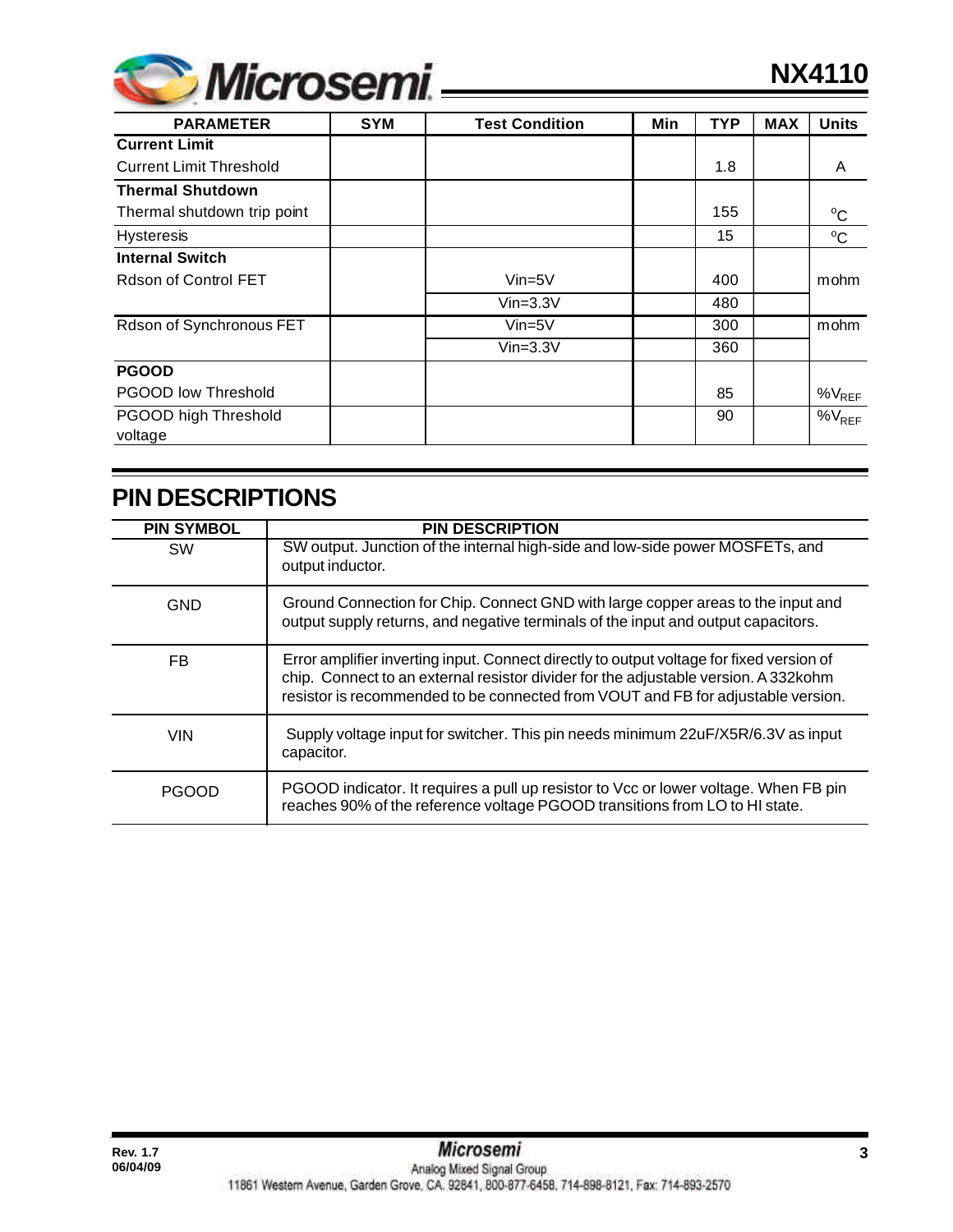

# **BLOCK DIAGRAM**

**06/04/09**



Fig. 2 - Simplified block diagram of the NX4110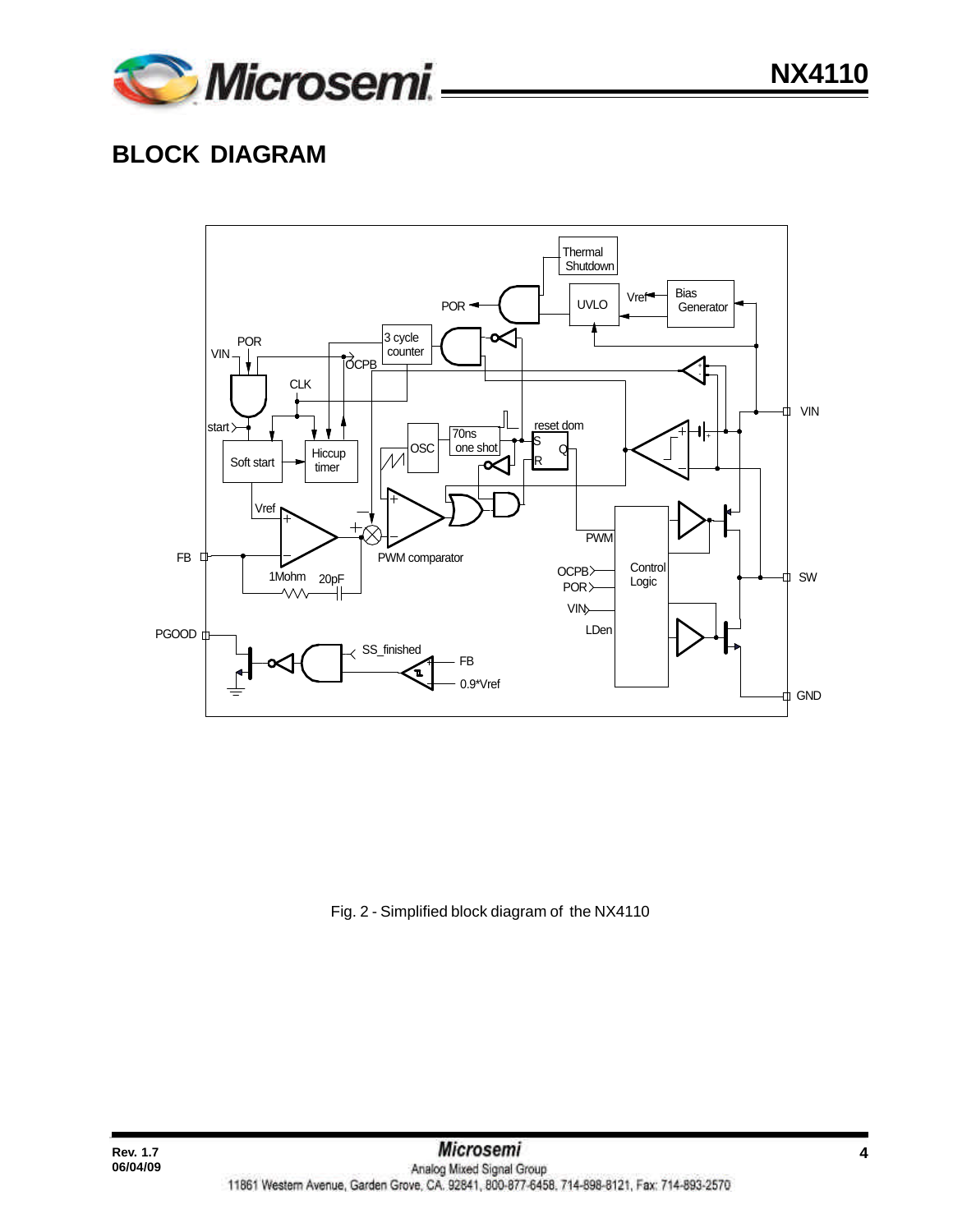

**NX4110**

#### **Typical Operating Characteristics**



Reference voltage vs tem perature





Fig.4 - Normalized frequency vs temperature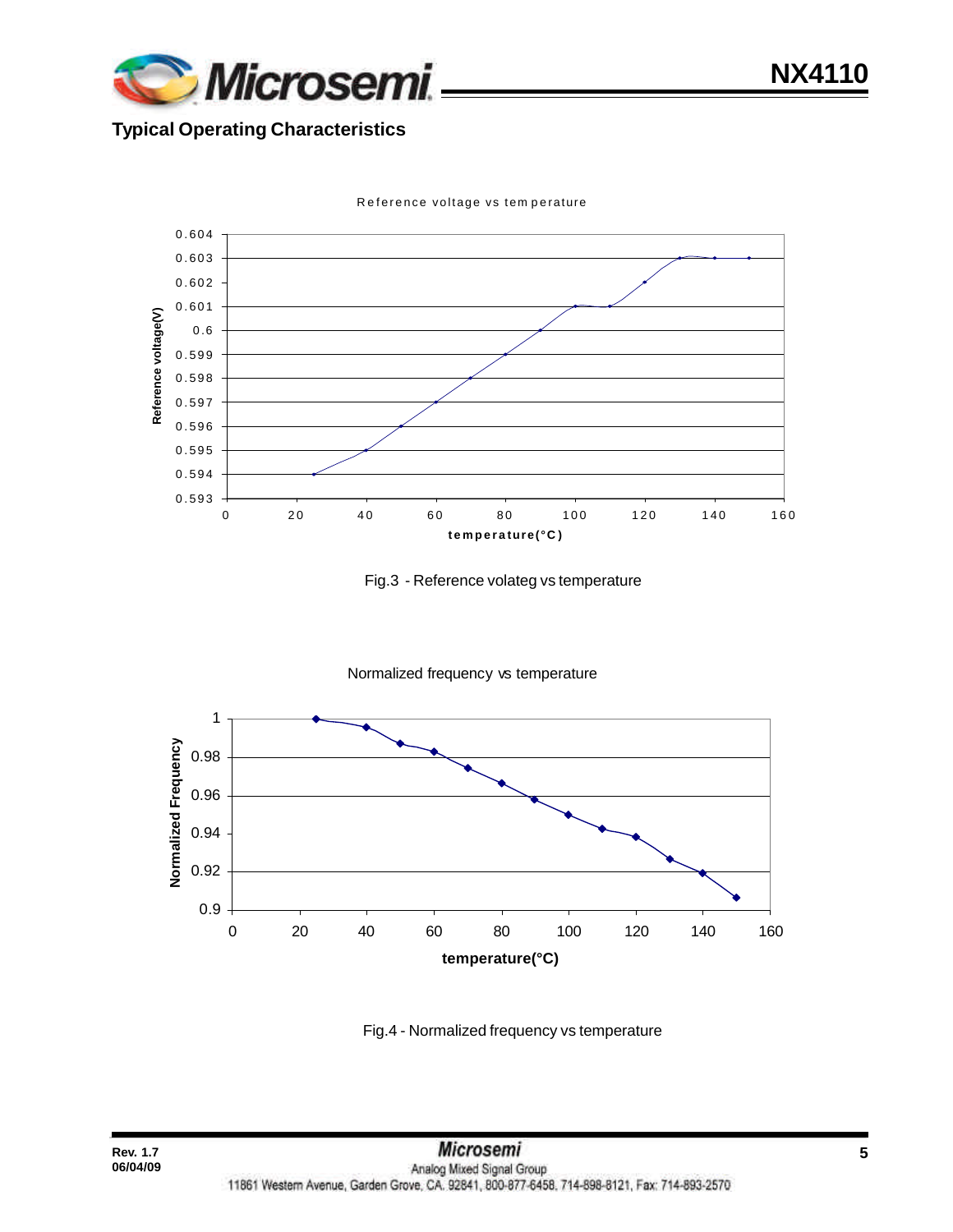

**D u ty Cyc l e v s Max i m u m O u tp u t C u r r ent**



Fig.5 - Duty cycle vs maximum output current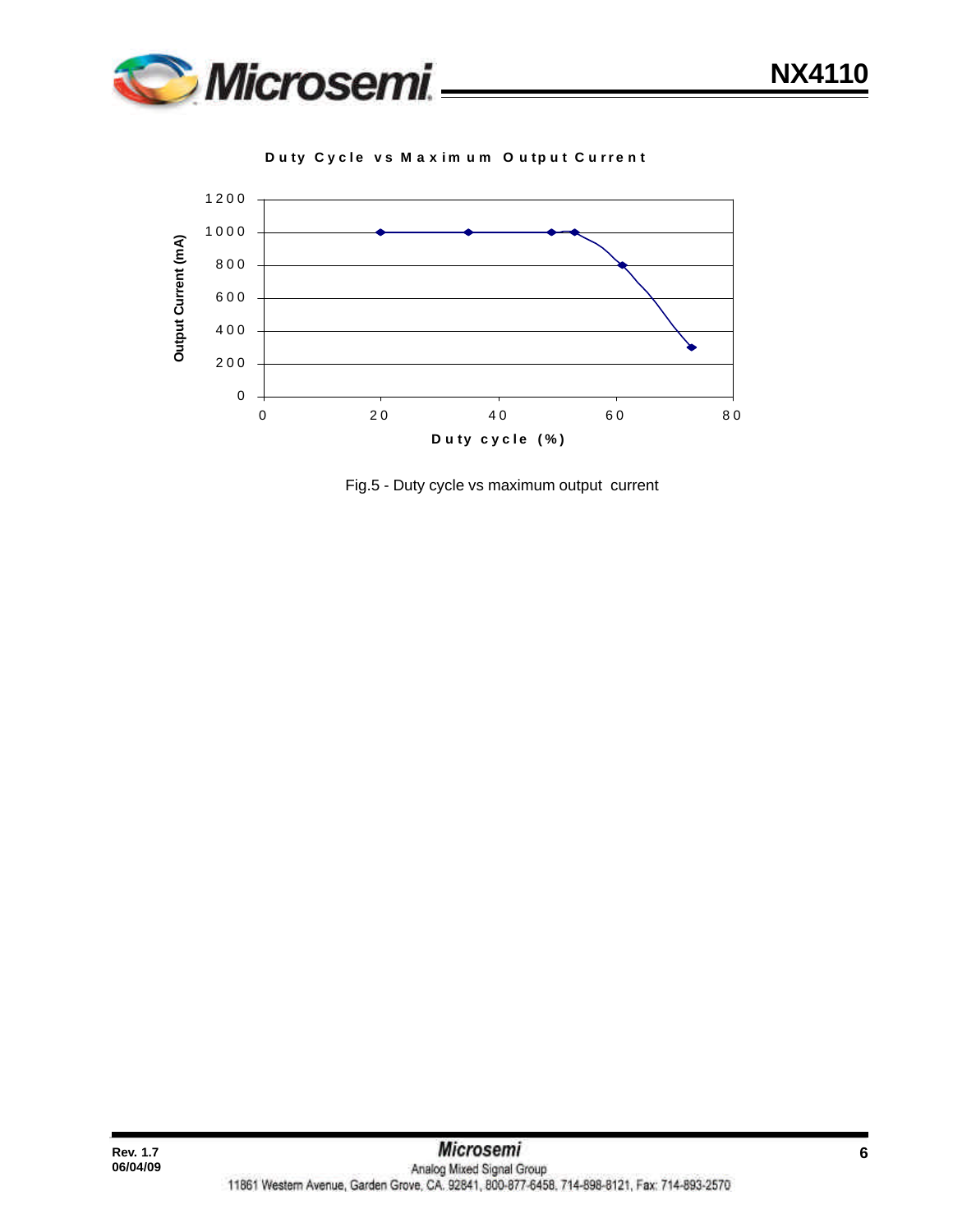

**Typical Application( VOUT=2.5V)**







**NX4110**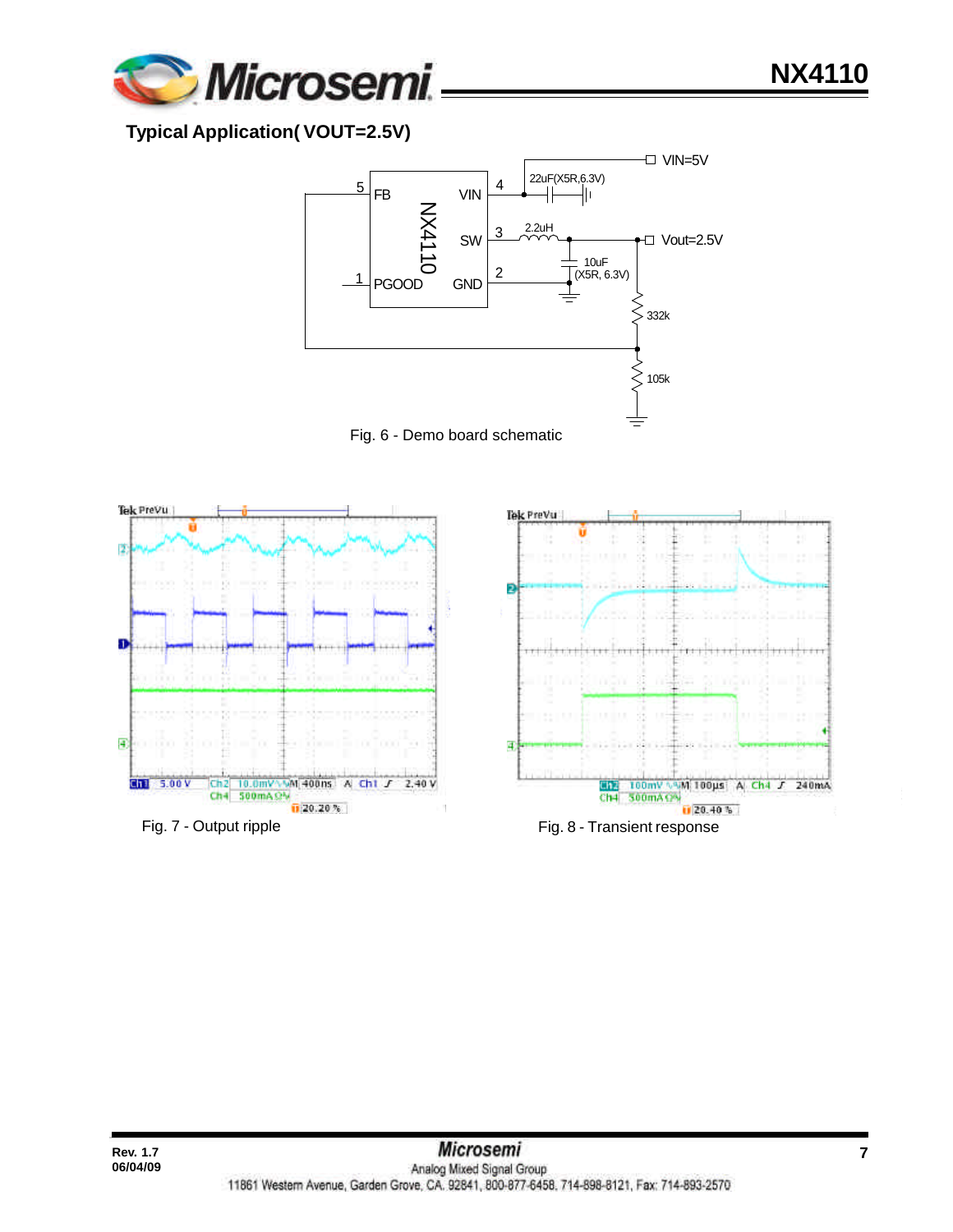

#### **Typical Application( VOUT=1.8V)**



11861 Western Avenue, Garden Grove, CA. 92841, 800-877-6458. 714-898-8121, Fax: 714-893-2570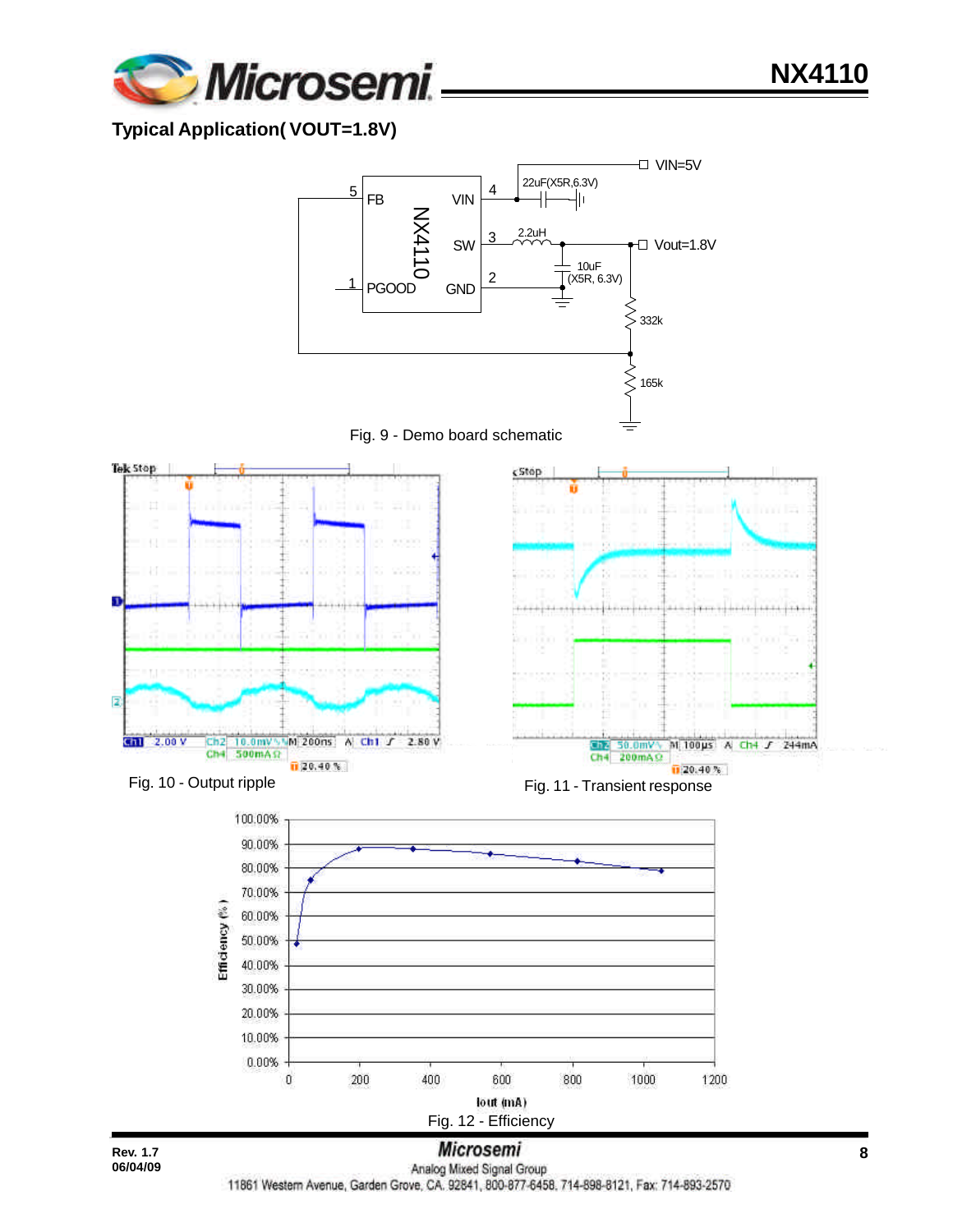

#### **Typical Application( VOUT=1.2V)**

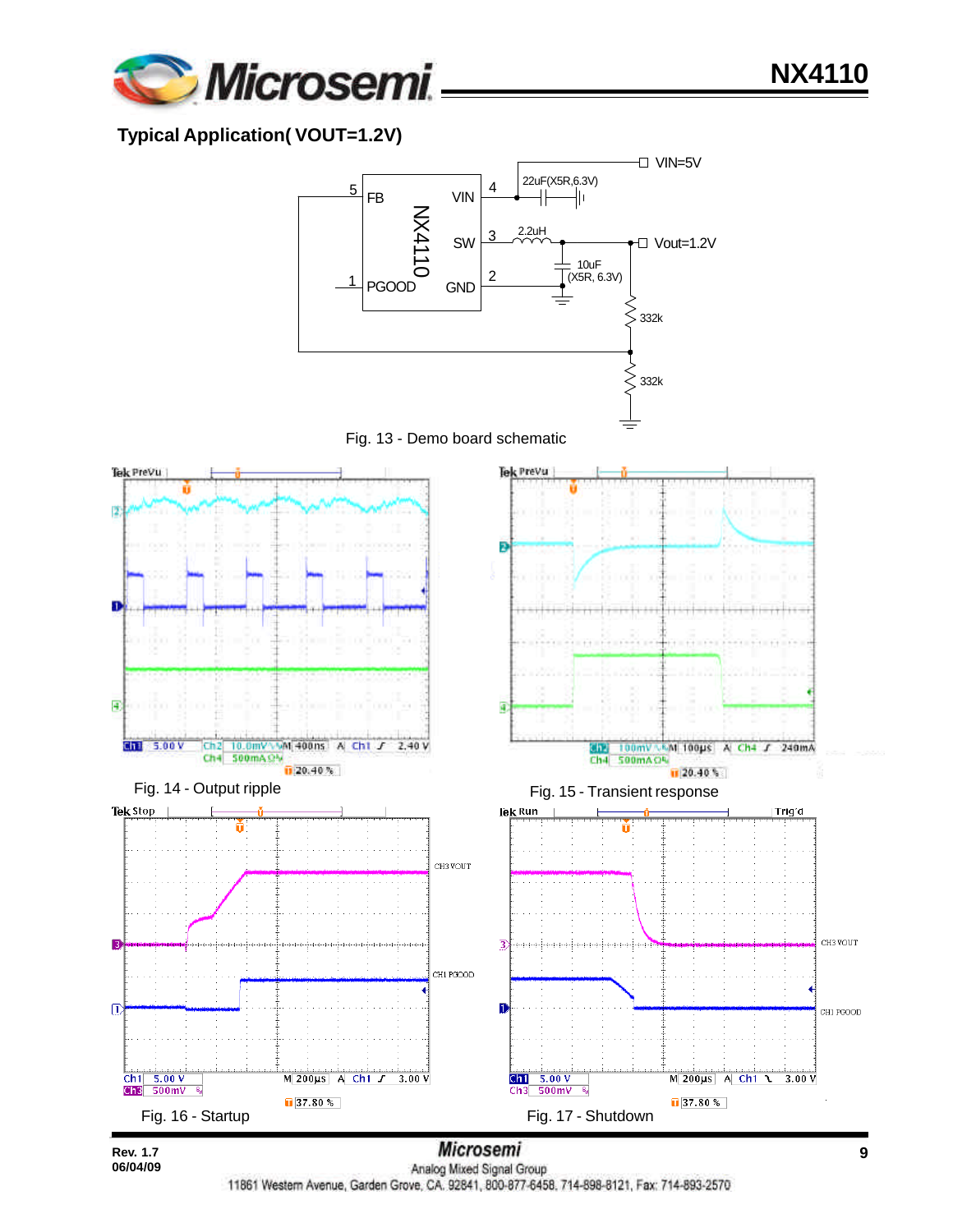

#### **Typical Application( VOUT=1.2V)**

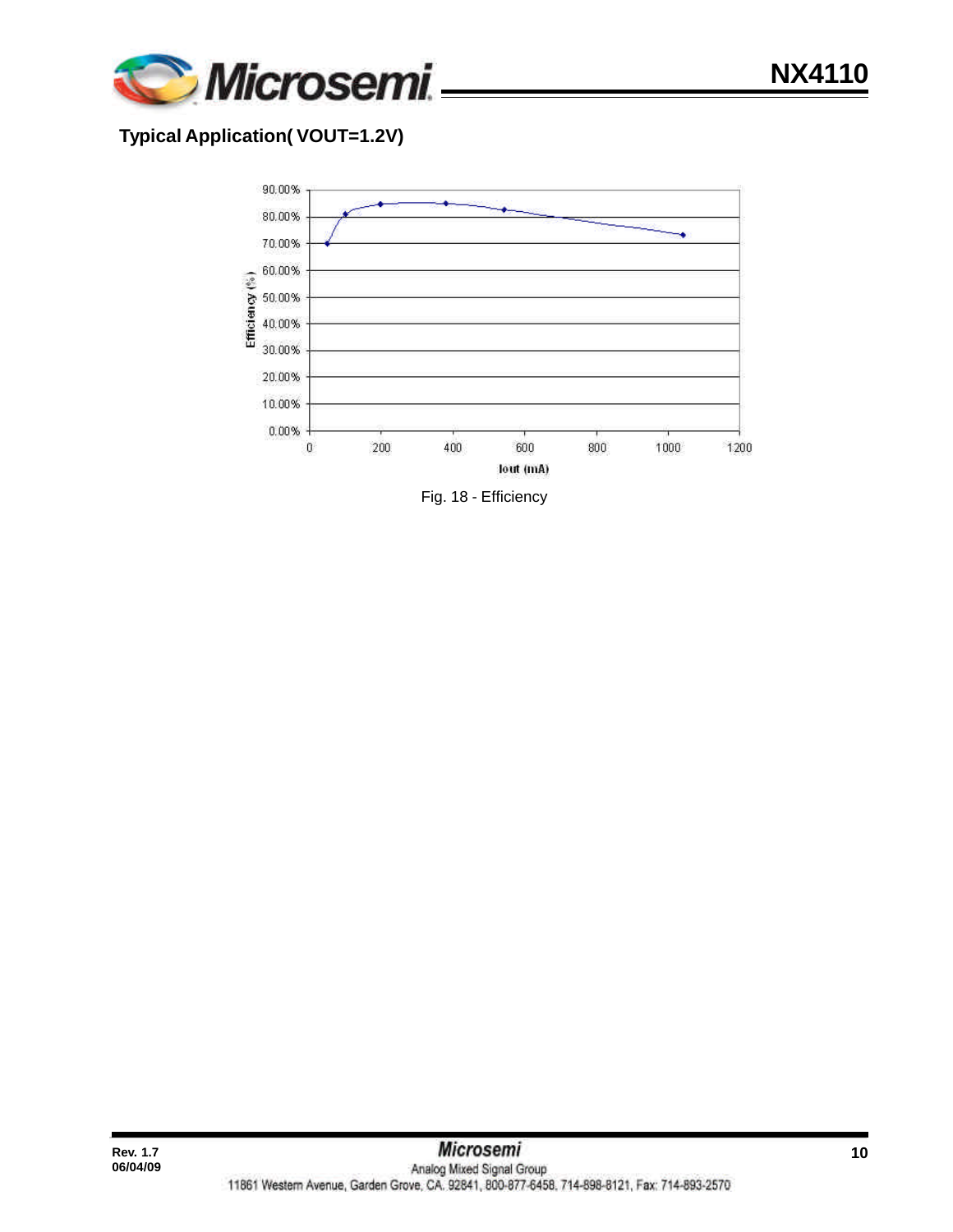

**NX4110**

# **Demoboard Layout**







Fig. 20- Top layer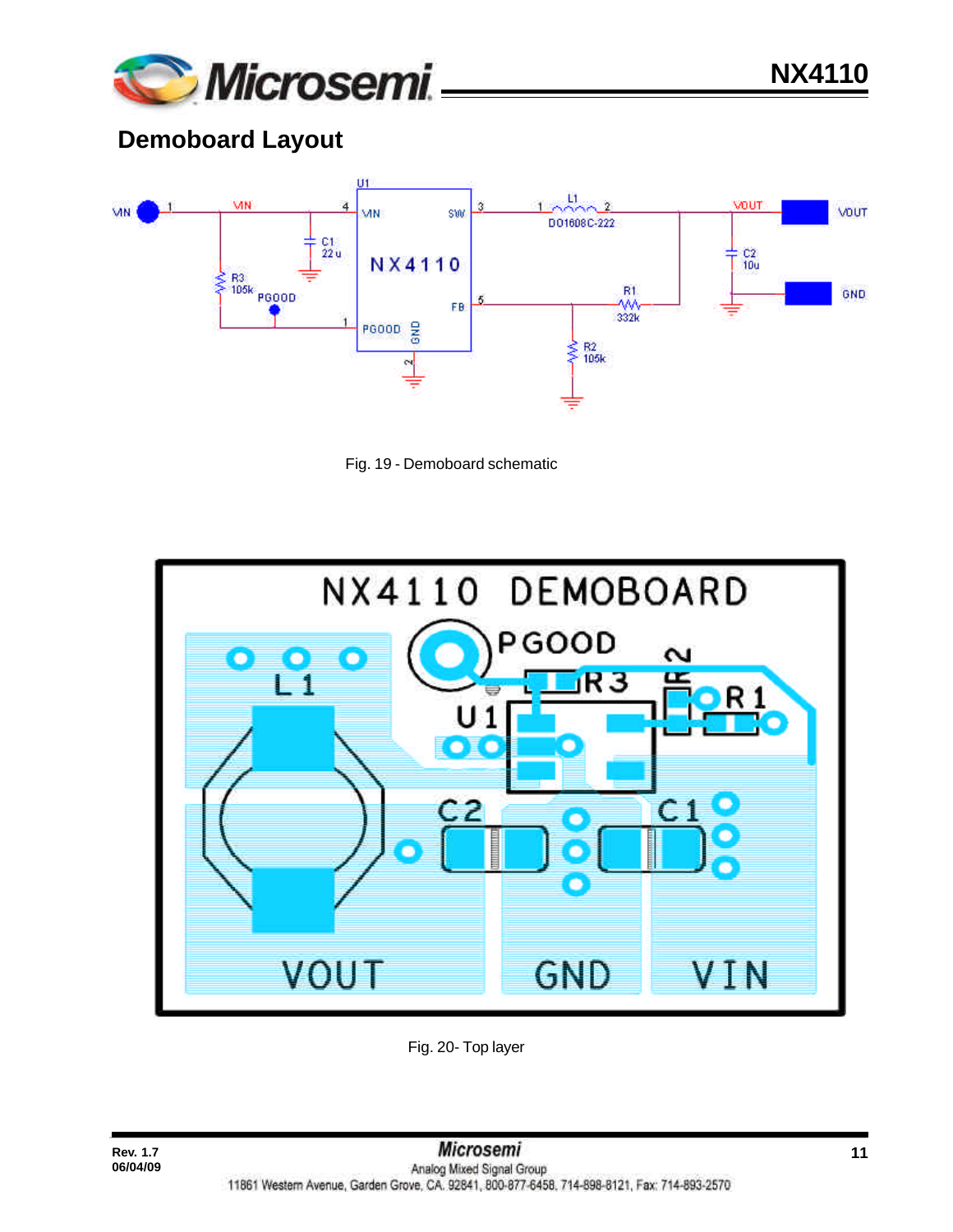



Fig. 21 - Gound layer



Fig. 22 - Power layer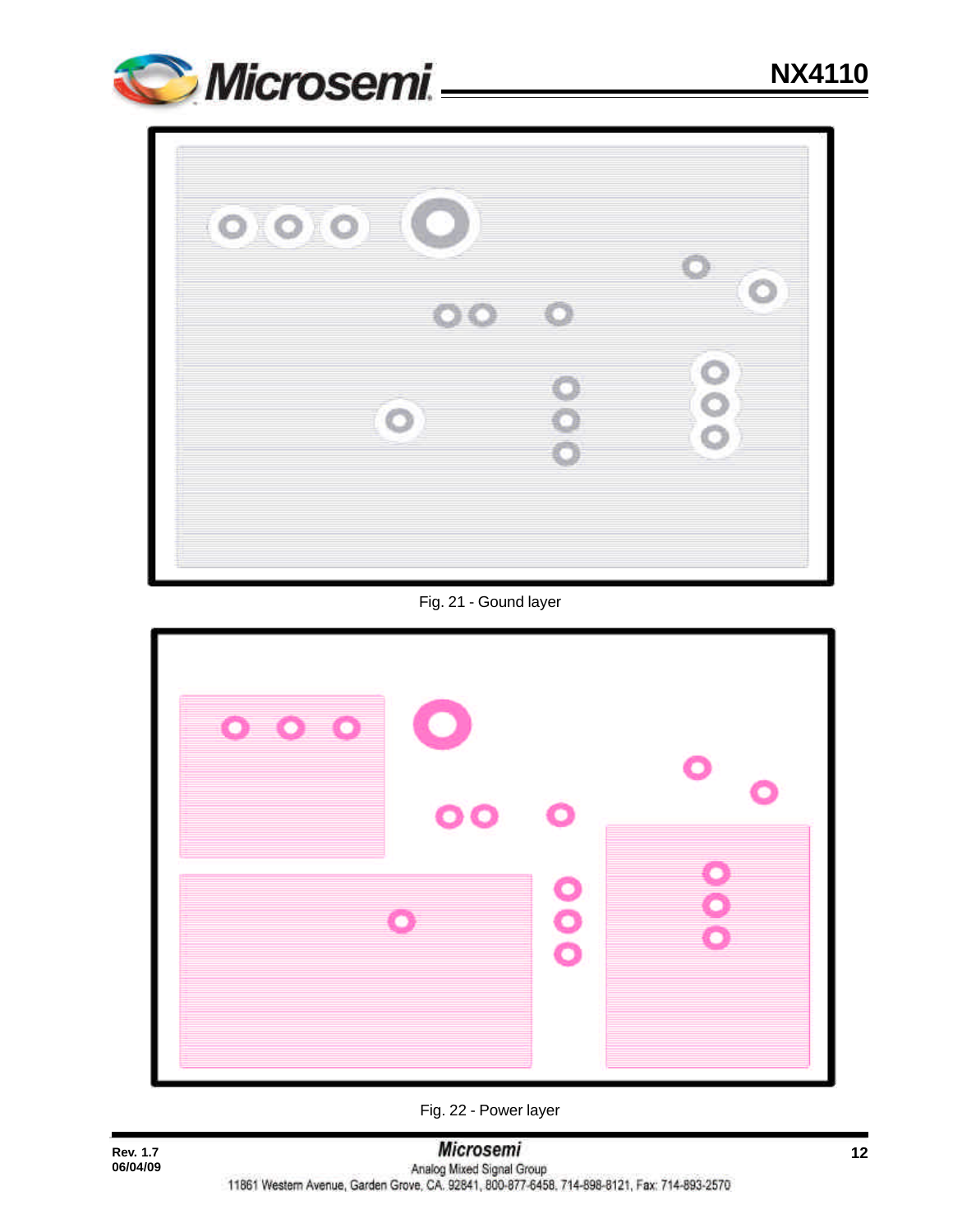



Fig. 23 - Bottom layer